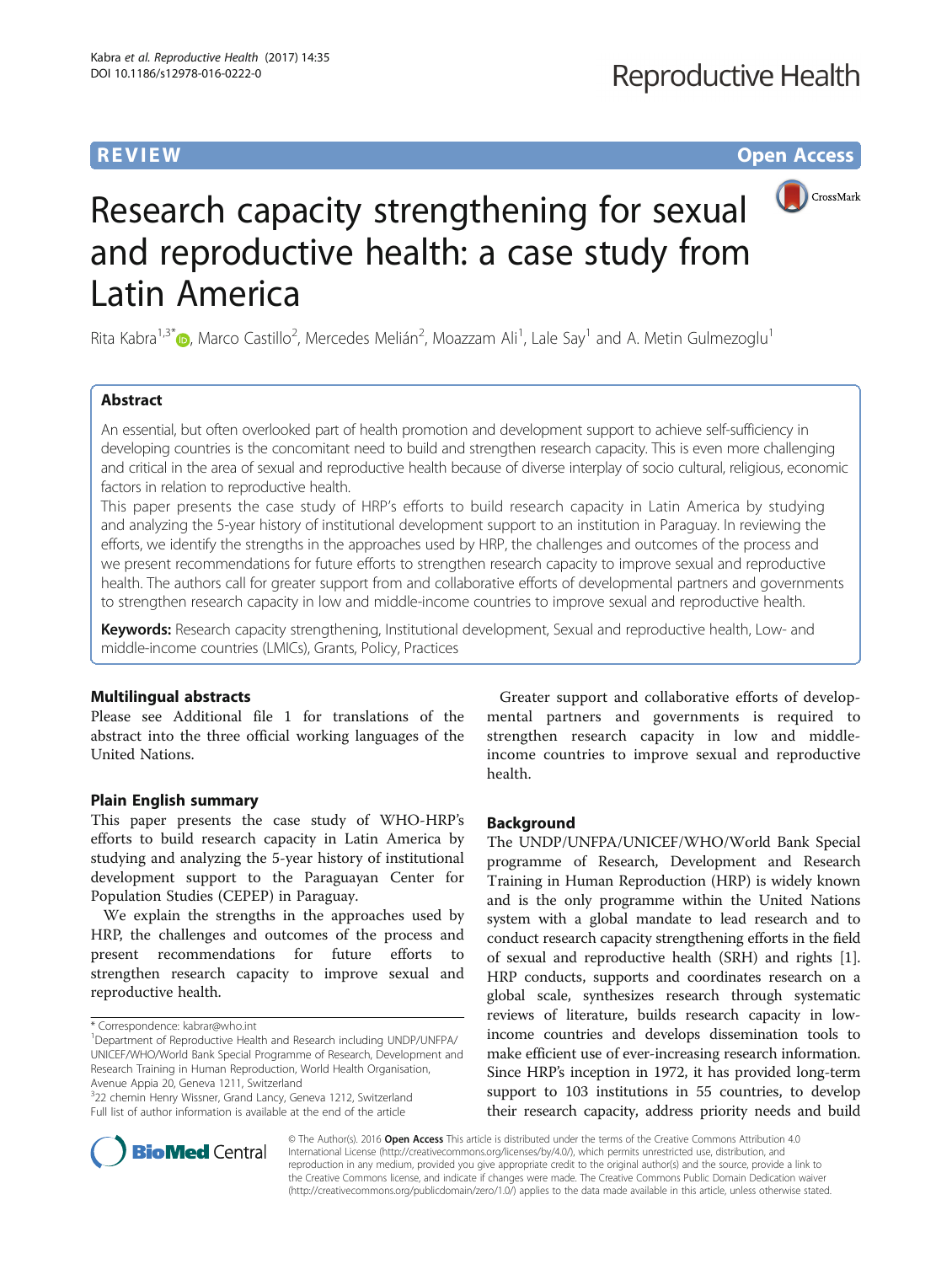national self-reliance in research on all aspects of human reproduction [[1](#page-4-0)].

The World Health Report 2013 referred to research capacity strengthening as the abilities of individuals, institutions and networks, nationally and internationally, to undertake and disseminate research findings of the highest quality [\[2](#page-4-0)]. Strengthening research capacity in low-and middle-income countries (LMICs) is one of the most powerful, cost effective and sustainable means of advancing health, health care and development [[3](#page-4-0)].

The explicit modalities of Research Capacity Strengthening (RCS)/HRP have the comparative advantage of providing support to institutions in LMICs though a comprehensive technical support package, which includes the development and strengthening of the necessary technical infrastructure to support the conduct of research [[1\]](#page-4-0). It includes short and long-term training of staff in areas identified by the local institutions as critical for human resource development.

This paper presents a case study of HRP's efforts to build research capacity in Latin America by studying and analyzing the 5-year history of institutional development support to one institution in Paraguay, which had no previous experience in global research. In reviewing the efforts, we identify the strengths in the approaches used by HRP to strengthen research capacity, the challenges, and outcomes of the process and present recommendations for future efforts to strengthen research capacity to improve SRH.

# Study objectives and methods

The objective of this review was to identify the outcomes and impact of HRP's efforts and to learn from these past efforts and contribute to the HRP's future RCS programme by analyzing the 5 year period of research capacity strengthening at one institute in Paraguay. Data was collected through contacts with the institutions staff during site visit, analysis of reports from the institutes and personal communications with staffs from mentor and mentee institutions.

### Study setting

#### Paraguay demographics

Paraguay is a landlocked country in the middle of South America with approximately 7 million inhabitants. The country is among the poorest in the region and has a relatively young democracy. Democracy was restored after a 35-year dictatorial regime, which left several areas of social development such as education, social service, and health care underserved. Paraguay's most recent 5 years National Reproductive Health Plan (2014–2018) [[4\]](#page-4-0) outlines seven priorities for the implementation of public policies, actions and research, namely: safe maternal and neonatal health, access to family planning,

prevention of sexually transmitted infections, prevention of breast cancer in women and genital cancer in men, integral attention of women at the menopausal and postmenopause as well as to reproductive dysfunction, prevention and attention of victims of gender based violence, and efficient management and monitoring of the plan  $[4]$  $[4]$ .

#### The Paraguayan Center for Population Studies

The Paraguayan Center for Population Studies (CEPEP) [www.cepep.org.py](http://www.cepep.org.py) [\[5](#page-4-0)] is a non-governmental organization founded on March 1966. Since inception CEPEP has played a pioneering role in promoting SRH in the country by offering reproductive health care services in poor neighborhoods of Asuncion (the capital) and the countryside. In 1975, the Ministry of Public Health started to offer family planning services but this decision was revoked in 1979 [\[6](#page-4-0)]. In addition, during the period 1979–1988 the government suspended provision of contraceptives. CEPEP was the only institution that continued to offer SRH services emphasizing contraception, adolescents and reproductive rights through their 18 clinics scattered around the country during this decade. Today CEPEP runs four reproductive health clinics located in Asuncion, San Lorenzo (suburb area of Asuncion), Ciudad del Este (second largest city, east of Asuncion, at the Brazilian border), and Encarnacion (third largest city, south of Asuncion, at the Argentinean border).

# Selection of CEPEP for strengthening research capacity through HRP-LID Grant

To strengthen human and material resources for reproductive health research in Paraguay, HRP staff visited Paraguay and had discussions with the Ministry of Health in 2007. Following a screening process based on the eligibility criteria [\[7](#page-4-0)] (see Table [1](#page-2-0)) and in collaboration with the Regional Advisory Panel (RAP-HRP Governing body) for the Americas, the Paraguay-Ministry of Health and WHO country office; CEPEP was selected to receive first–Long-term institutional development (LID) [\[8](#page-4-0)] grant in 2008. The LID grant provided funding to the center for the implementation of well-defined research projects; research training, organization of short group learning activities; purchase of computer equipment and software, including establishment of information technology facilities; data processing and library resources.

Within a program of South-South collaboration devised by HRP/RCS to develop the expertise of emerging centres for research, the Centro de Estudios de Poblacion [www.cenep.org.ar](http://www.cenep.org.ar) (CENEP) [[9](#page-4-0)] in Argentina was given a research project mentoring (RPM) grant to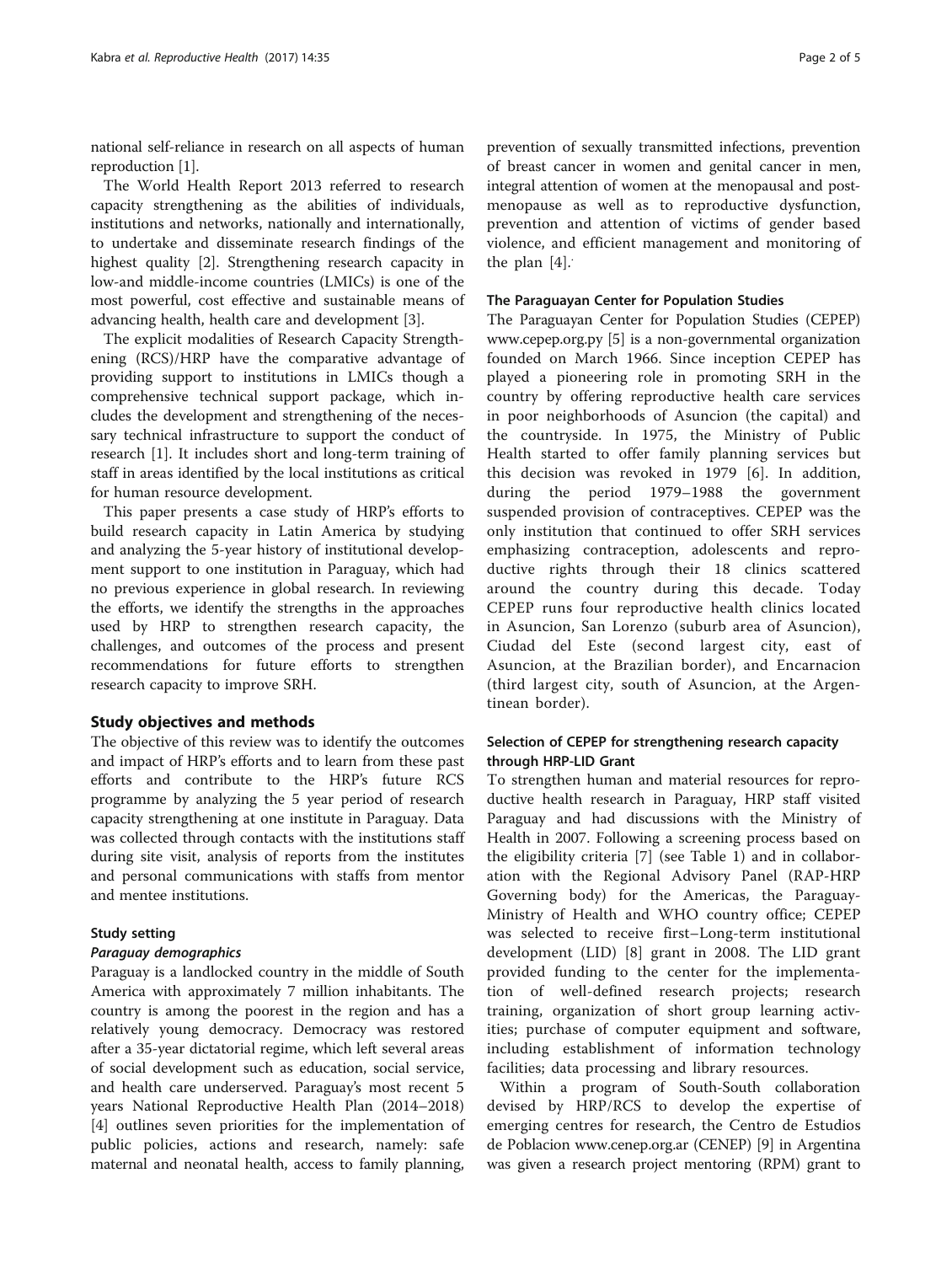#### <span id="page-2-0"></span>Table 1 Eligibility criteria for LID grant [\[8](#page-4-0)]

- The centre should be a research unit focused on reproductive health (RH) and be part of a university, government structure or a non-governmental organization.
- The centre, should demonstrate the potential for becoming a viable research entity, responsive to national RH needs.
- LID grant applications should have the support of national and immediate authorities.
- Applications ashould preferably be from centres in Least Developed Countries (LDC).
- The centre should provide evidence that it has the necessary financial support structures and essential administrative leadership to implement, the grant proposal
- The centre should have the potential to apply the research findings in RH care and prevention by having established or establishing firm links with appropriate policy-makers and stakeholders as well as SRH pro grammes and services.
- Recipients of two consecutive cycles of LID grants are not eligible.
- Prospective centres should have, or be willing to establish, acceptable scientific and ethical review mechanisms for research.

mentor CEPEP in acquiring the technical skills to conduct high quality scientific research in SRH.

#### Outcome and potential impact following HRP support

Training and research: During the first 5 years of the LID grant (2009–2014), based on gaps identified by the institution, training support was provided on data analysis (quantitative/qualitative), multivariate analysis, scientific writing, dissemination of research results, and library management. The training programme included a hands-on component using data from CEPEP's databases and current research. Another form of training was a result of the continuous advice from CENEP on developing the research protocol (budgeting the activities, ethical aspects in conducting research, bibliography search), data analysis and publication of research findings (learning by doing). A mentor- mentee relationship developed between the two institutions with staff visiting each other's institution to work together on developing and implementing research protocols.

Following the training, technical support from HRP and continuous mentoring by CENEP, CEPEP conducted several research projects. In 2011 they conducted the study "Women at risk: Detection of target groups of women at higher risk of infection by HIV, unplanned fertility, fetal loss and violence victimization in Paraguay" and published the results [[10](#page-4-0)–[12](#page-4-0)]. Based on these findings, the institution designed another study on "Intimate partner violence and reproductive coercion against women" that aimed to describe the individual and societal mechanisms and circumstances around violence against women in Paraguay. The results were presented in the Regional Seminar on Intimate Partner

Violence held in Asuncion in 2015 with the support of WHO [http://www.cepep.org.py/Seminario2015/Ponen](http://www.cepep.org.py/Seminario2015/Ponencia.html) [cia.html](http://www.cepep.org.py/Seminario2015/Ponencia.html)). A manuscript is currently under review for publication. In 2015, the researchers began elaborating another research study–Attitudes, opinions and experiences of partner violence from the perspective of men in Asuncion. HRP staff worked with CEPEP in developing the study protocol. The study was approved by HRP scientific committee and is currently under WHO Ethical review. It will be implemented in the last quarter of 2015.

Knowledge resource management: An important contribution of the HRP/LID grant was the reorganization and expansion of CEPEP's library. In 2009, an expert librarian from CENEP conducted a capacity building workshop on "Electronic Resources Management". Nineteen librarians from 14 different libraries in Paraguay attended the course, including the librarian from the School of Medicine of the National University of Asuncion, from the General National Direction of Statistics, and the Central library of the University of Asuncion. In the post-course evaluation, all participants remarked, "that it was the first time they had the opportunity to be trained in such advanced tools for library management". Through the LID grant, library was able to purchase and enhance the collection of reference books and documents. Approximately 104 books in the discipline of social sciences, research methodology, SRH, psychology, and epidemiology were purchased and subscriptions to local journals were made. The training course for librarians, helped to create linkages within this small community of librarians in Paraguay and to share knowledge not otherwise easily accessible in the country. HRP support to the library not only enhanced knowledge generation for CEPEP's researchers but it served as a resource tool for the general public of Paraguay as well as neighboring countries, thus creating a research milieu in the country.

Dissemination of research findings: One of the objectives of HRP/RCS programme is to support researchers from LMICs to disseminate their research findings. Before CEPEP became a LID grantee, CEPEP had published results of SRH surveys, policy briefs, summaries of research results in monograph form. Following the training on scientific writing and dissemination of research results, there began a shift towards publishing in national and international scientific peer reviewed–journals, developing policy briefs, participating and organizing congresses and seminars. Research results were published on intimate partner violence, mental health, fertility decline [\[13\]](#page-4-0), and trends of caesarean delivery [\[14](#page-4-0)]. Evaluation of the National Reproductive Health Plan 2003–2008 [\[15](#page-4-0)] and data on reproductive health of adolescents and young women [[16](#page-4-0)] were published. A series of policy briefs [[17](#page-4-0)] were produced to disseminate research findings to authorities such as Ministry of Health, Ministry of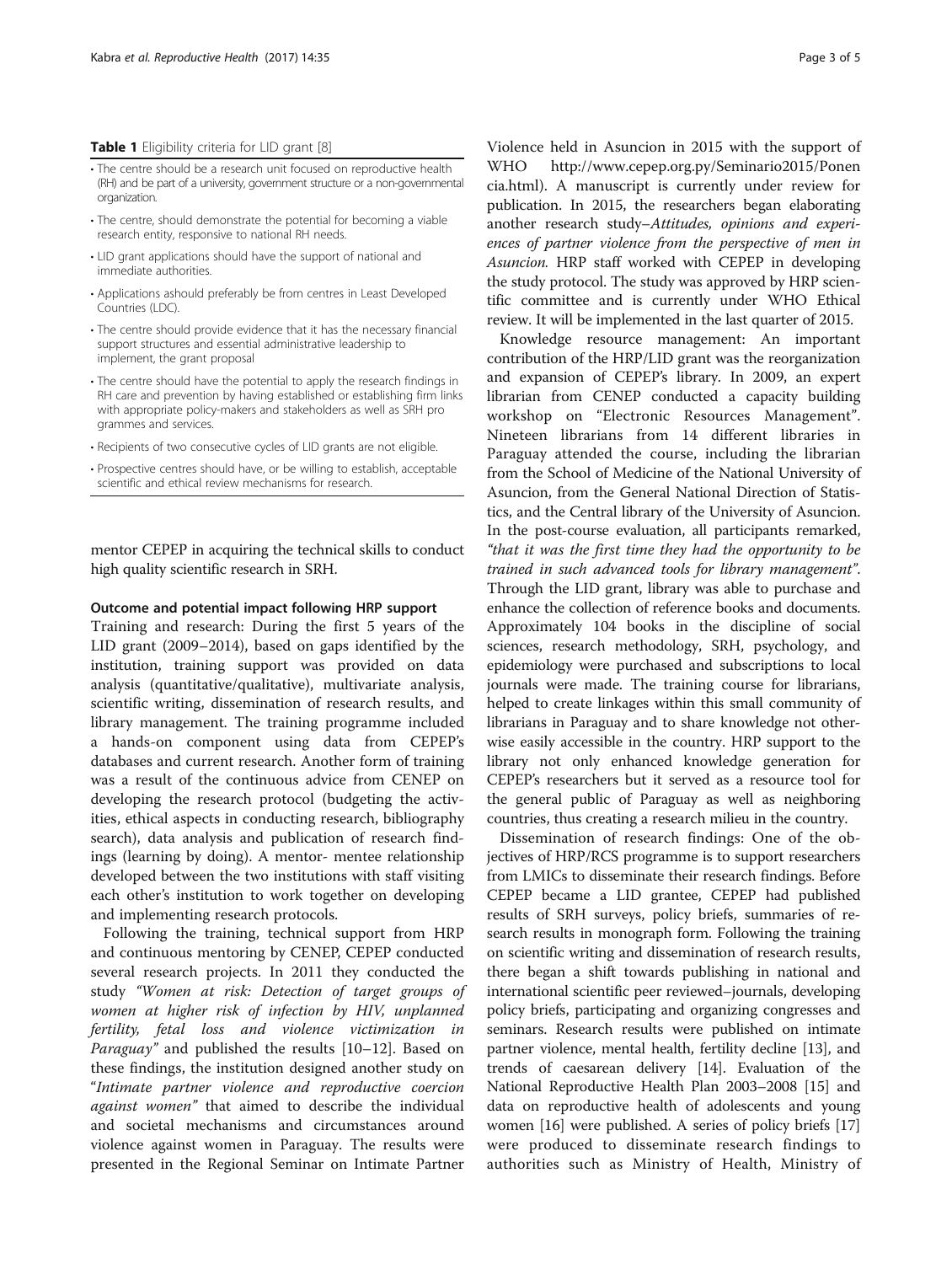Women Affaires, other stakeholders such as international partners like UNFPA, UNDP, PAHO/WHO, academic sector, and NGO's. A total of seven articles on research results were published in peer-reviewed journals (three of them had CEPEP's researchers as lead authors, and in four as coauthors).

Advocacy and influencing policies: Dissemination of research findings was not only limited to publications. Following collaboration and support from CENEP and HRP, CEPEP staff started participating and organizing national and international seminars. In 2010, CEPEP presented the research findings for the first time outside Paraguay at the Fourth Latin American Congress of Population Studies, Havana, and then at the Twenty-First meeting of the Latin-American Association of Researchers in Human Reproduction in Panama in 2011. In 2012, and 2015 CEPEP took the lead and organized the regional seminars on Violence among adolescents and youth [[11](#page-4-0)], and Gender roles and intimate partner violence in Asunción, Paraguay (supported by HRP/WHO).

By organizing advocacy seminars, CEPEP contributed in creating a scientific environment in Paraguay, increased the visibility of the institute, and presented research findings to different stakeholders. This process, together with CEPEP's previous work is increasingly contributing in creating a milieu where research results are accepted as important inputs for projects and programs, resulting in more research informed policies and practice. Staff from CEPEP now sits on national SRH research policy planning bodies, thereby influencing the development of reproductive health programmes and the National agenda in their countries. The three latest National Reproductive Health Plans have all been evaluated by and developed in consultation with CEPEP.

Networking and Visibility: CEPEP had very little international exposure and experience in conducting research before 2005. Following the LID grant and association with CENEP they became members of the Latin American Population Association–ALAP, the Latin America Association of Researchers in Human Reproduction–ALIRH and international organizations like the International Union for the Scientific Study of Population (IUSSP). HRP support helped in increasing the credibility, visibility, linkages and confidence of the researchers in CEPEP. The HRP Alliance formed in 2014 aims to link emerging research centres in the region and globally to further enhance regional networking and visibility of research centres.

Sustainability of the institution: Success of RCS programme could be assessed by the extent to which an institution can sustain itself after the grant is finished. The achievement of sustainability is evidenced in recent years by the number of projects and seminars receiving

financial support from sources other than HRP. CEPEP is moving in the right direction. Recently they were awarded two grants to conduct research to estimate the magnitude of abortion in Paraguay for the first time and to further develop research on intimate partner violence in cities other than the capital. These will be implemented with the financial support of Paraguay's first national program to develop scientific research called PROCIENCIA [[18\]](#page-4-0), dependent on the National Council for Science and Technology. From sustainability perspective, such activities and initiatives are important to consolidate the leadership role and the visibility of the institution so that it continues to play a key role at national and even at regional level in generating and implementing evidence based knowledge and be part of the regional network in sexual and reproductive health.

# Conclusions

In the case study described above, it must be noted that HRP's RCS programme has played a key role in creating a research milieu in the country. Before HRP's input to Paraguay, there were few or no institutions conducting research in reproductive health, research was mainly descriptive in nature most of the publications took the form of reports, newspaper articles; publications by CEPEP researchers were mainly in Spanish, and in local journals.

The strategy of combining the LID and RPM grants served as the major facilitating factors for the contributions and accomplishment of this institute over these years. The mentorship and continued support provided by CENEP and HRP resulted in generation of high quality research, participation and contributions in seminars, dissemination of research findings in English language peer reviewed journals, influencing the national agenda, and practices in the region leading to increased CEPEPs networking, visibility and credibility.

Short-term training in research methodology, data analysis, computing facilities and linkages with other institutions and the library support improved access to scientific literature and created a scientific frame of mind contributing significantly to the research output of the institution and made a significant difference in strengthening research capacity in the country.

To advance research on SRH, researchers in LMICs need continuous and long-term support to undertake research based on national needs and priorities and to disseminate research findings to the decision makers so as to generate evidence based policies and programmes relevant to address sexual and reproductive health of the population. Networking and linking the emerging institutions with mature institutions in the region and with ministries of health promotes sustainability and research skills in the institution.